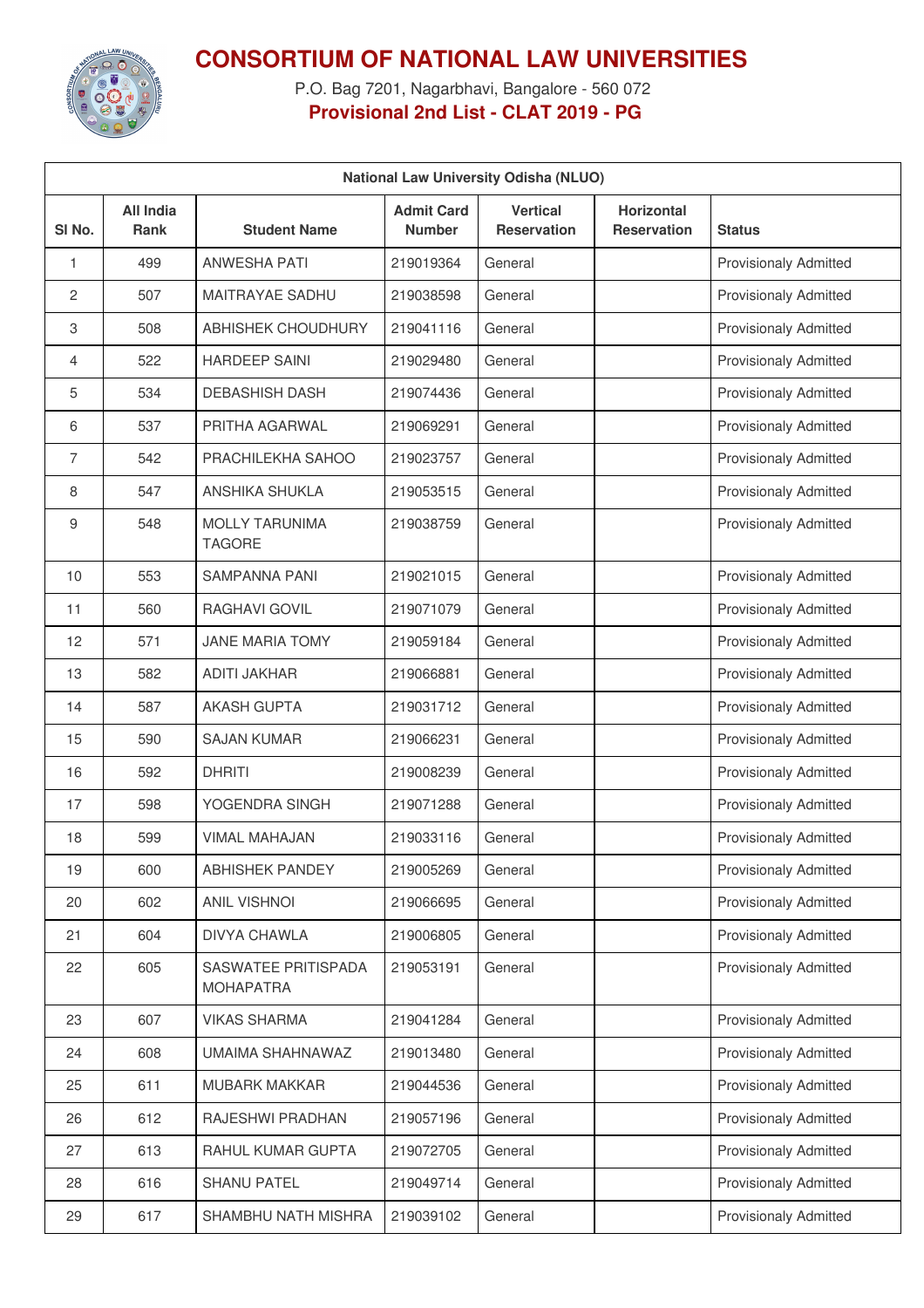| <b>National Law University Odisha (NLUO)</b> |                                 |                                                 |                                    |                                       |                                         |                              |  |
|----------------------------------------------|---------------------------------|-------------------------------------------------|------------------------------------|---------------------------------------|-----------------------------------------|------------------------------|--|
| SI <sub>No.</sub>                            | <b>All India</b><br><b>Rank</b> | <b>Student Name</b>                             | <b>Admit Card</b><br><b>Number</b> | <b>Vertical</b><br><b>Reservation</b> | <b>Horizontal</b><br><b>Reservation</b> | <b>Status</b>                |  |
| 30                                           | 618                             | <b>SAVI SAINI</b>                               | 219072268                          | General                               |                                         | <b>Provisionaly Admitted</b> |  |
| 31                                           | 619                             | <b>MANIKA SHARMA</b>                            | 219030166                          | General                               |                                         | <b>Provisionaly Admitted</b> |  |
| 32                                           | 621                             | <b>ABHISHEK TRIPAHTI</b>                        | 219075640                          | General                               |                                         | <b>Provisionaly Admitted</b> |  |
| 33                                           | 2112                            | <b>SANJAY VERMA</b>                             | 219040258                          | <b>SC</b>                             |                                         | <b>Provisionaly Admitted</b> |  |
| 34                                           | 2170                            | <b>VARUN CHANDRA</b>                            | 219056110                          | <b>SC</b>                             |                                         | <b>Provisionaly Admitted</b> |  |
| 35                                           | 2213                            | PRASHANT SAGAR                                  | 219071009                          | SC                                    |                                         | <b>Provisionaly Admitted</b> |  |
| 36                                           | 2234                            | ARUP KUMAR SAHA                                 | 219028855                          | SC                                    |                                         | <b>Provisionaly Admitted</b> |  |
| 37                                           | 3671                            | <b>DAHUNSHISHA</b><br><b>NONGKHLAW</b>          | 219069250                          | <b>ST</b>                             |                                         | <b>Provisionaly Admitted</b> |  |
| 38                                           | 3692                            | RAYNIER L. D. DIENGDOH                          | 219030235                          | <b>ST</b>                             |                                         | <b>Provisionaly Admitted</b> |  |
| 39                                           | 3744                            | LALRINAWMI                                      | 219058929                          | <b>ST</b>                             |                                         | <b>Provisionaly Admitted</b> |  |
| 40                                           | 3854                            | APOORVA M                                       | 219023661                          | <b>ST</b>                             |                                         | <b>Provisionaly Admitted</b> |  |
| 41                                           | 3862                            | <b>LASANDOR JURY</b><br><b>LYNGDOH NONGPIUR</b> | 219018850                          | <b>ST</b>                             |                                         | <b>Provisionaly Admitted</b> |  |
| 42                                           | 3933                            | <b>CHARU SINGH</b>                              | 219060584                          | <b>ST</b>                             |                                         | <b>Provisionaly Admitted</b> |  |
| 43                                           | 4509                            | <b>SURESH NADIMPALLI</b>                        | 219064741                          | General                               | PWD <sup>*</sup>                        | <b>Provisionaly Admitted</b> |  |

## **Status of provisionally admitted students in the first list - PG**

| <b>National Law University Odisha (NLUO)</b> |                          |                           |                                    |                                       |                                         |               |  |
|----------------------------------------------|--------------------------|---------------------------|------------------------------------|---------------------------------------|-----------------------------------------|---------------|--|
| SI <sub>No.</sub>                            | <b>All India</b><br>Rank | <b>Student Name</b>       | <b>Admit Card</b><br><b>Number</b> | <b>Vertical</b><br><b>Reservation</b> | <b>Horizontal</b><br><b>Reservation</b> | <b>Status</b> |  |
| 1                                            | 164                      | <b>TOSHALI PATTNAIK</b>   | 219025899                          | General                               |                                         | Vacant        |  |
| 2                                            | 312                      | PALAK KHURANA             | 219042624                          | General                               |                                         | Vacant        |  |
| 3                                            | 316                      | PARTH SHRIVASTAVA         | 219048843                          | General                               |                                         | Vacant        |  |
| $\overline{4}$                               | 318                      | <b>RAHUL MOHANTY</b>      | 219031354                          | General                               |                                         | Vacant        |  |
| 5                                            | 328                      | <b>AKASH GUPTA</b>        | 219043932                          | General                               |                                         | Vacant        |  |
| 6                                            | 329                      | <b>MUDIT PRATAP SINGH</b> | 219017048                          | General                               |                                         | Vacant        |  |
| $\overline{7}$                               | 339                      | <b>KIRTI GUPTA</b>        | 219067382                          | General                               |                                         | Vacant        |  |
| 8                                            | 346                      | AARFA HASSAN              | 219048944                          | General                               |                                         | Vacant        |  |
| 9                                            | 352                      | <b>SAKSHI SHARMA</b>      | 219049394                          | General                               |                                         | Vacant        |  |
| 10                                           | 354                      | PRACHI TYAGI              | 219014095                          | General                               |                                         | Vacant        |  |
| 11                                           | 355                      | SAURABH GOLA              | 219067356                          | General                               |                                         | Vacant        |  |
| 12                                           | 356                      | <b>AKANKSHA</b>           | 219002246                          | General                               |                                         | Vacant        |  |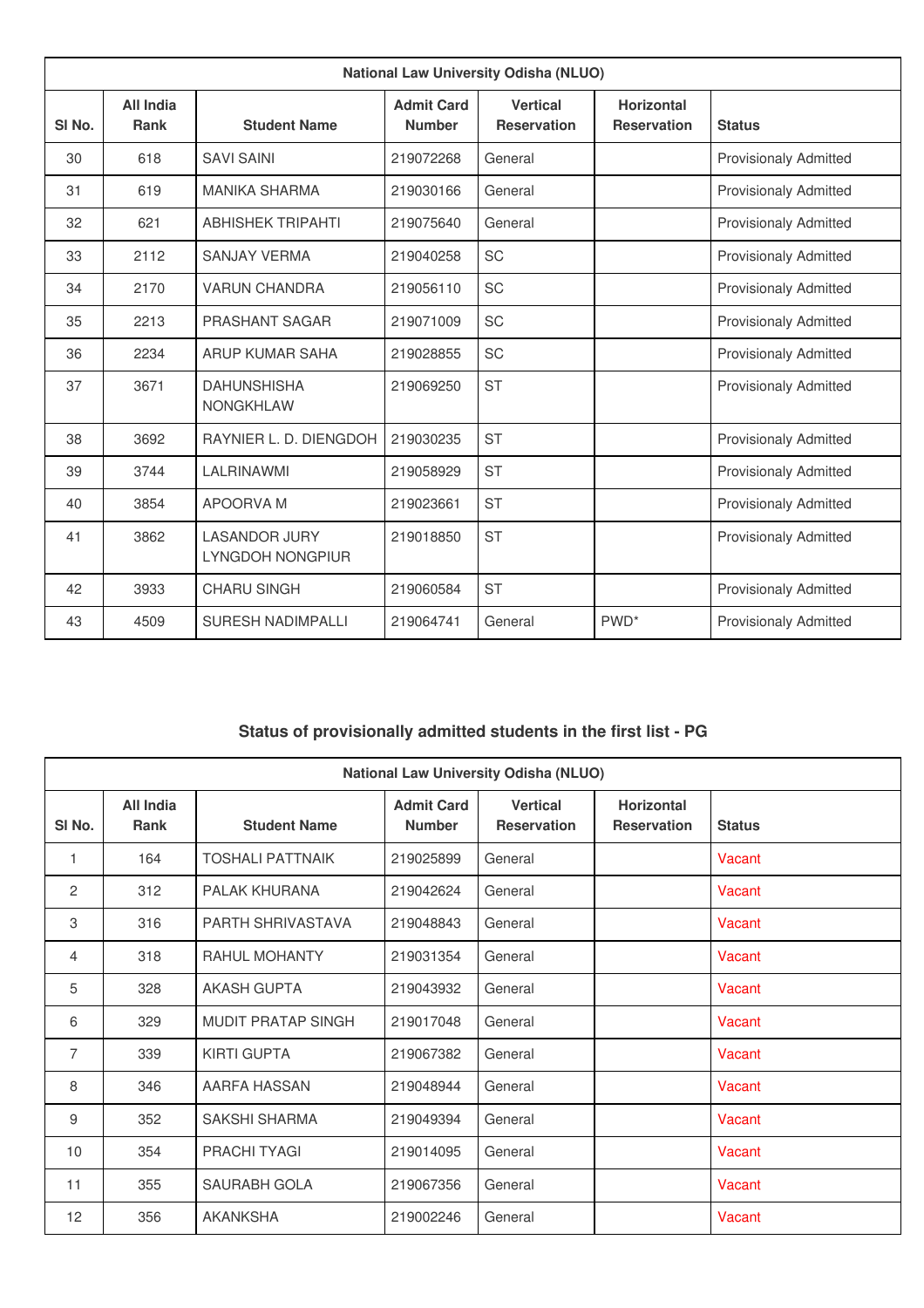| <b>National Law University Odisha (NLUO)</b> |                          |                                        |                                    |                                |                                         |                              |
|----------------------------------------------|--------------------------|----------------------------------------|------------------------------------|--------------------------------|-----------------------------------------|------------------------------|
| SI No.                                       | <b>All India</b><br>Rank | <b>Student Name</b>                    | <b>Admit Card</b><br><b>Number</b> | <b>Vertical</b><br>Reservation | <b>Horizontal</b><br><b>Reservation</b> | <b>Status</b>                |
| 13                                           | 357                      | <b>NIKHIL MANDLOI</b>                  | 219063051                          | General                        |                                         | Vacant                       |
| 14                                           | 360                      | <b>CHITRANSH</b><br>SHRIVASTAVA        | 219046192                          | General                        |                                         | Vacant                       |
| 15                                           | 363                      | AASHAN GOYAL                           | 219063671                          | General                        |                                         | Vacant                       |
| 16                                           | 364                      | HARSH VARDHAN SINGH<br><b>JUGTAWAT</b> | 219054307                          | General                        |                                         | Vacant                       |
| 17                                           | 366                      | <b>ASHISH KRUSHNA</b><br><b>PRUSTY</b> | 219074765                          | General                        |                                         | Vacant                       |
| 18                                           | 368                      | SIDDHARTH BALANI                       | 219066869                          | General                        |                                         | Vacant                       |
| 19                                           | 369                      | <b>MRINALINI SRIVASTAVA</b>            | 219060318                          | General                        |                                         | Vacant                       |
| 20                                           | 372                      | KAPOOR RAUNAQ                          | 219074338                          | General                        |                                         | Vacant                       |
| 21                                           | 373                      | <b>ARPITA YADAV</b>                    | 219069712                          | General                        |                                         | Vacant                       |
| 22                                           | 374                      | SHREY SINGH                            | 219077036                          | General                        |                                         | Vacant                       |
| 23                                           | 375                      | SHREYA BAJPAI                          | 219040558                          | General                        |                                         | Vacant                       |
| 24                                           | 376                      | SHREYA SHARMA                          | 219011730                          | General                        |                                         | Vacant                       |
| 25                                           | 377                      | <b>SUBRAT BAJPAI</b>                   | 219075127                          | General                        |                                         | Vacant                       |
| 26                                           | 378                      | SHRADDHA SEHGAL                        | 219066171                          | General                        |                                         | Vacant                       |
| 27                                           | 379                      | SARAL MINOCHA                          | 219041381                          | General                        |                                         | <b>Vacant</b>                |
| 28                                           | 381                      | <b>DIVYA SINGH PUNDIR</b>              | 219007492                          | General                        |                                         | Vacant                       |
| 29                                           | 382                      | ANSHIKA MAHESHWARI                     | 219032786                          | General                        |                                         | Vacant                       |
| 30                                           | 383                      | NEERAL JAIN                            | 219064177                          | General                        |                                         | Vacant                       |
| 31                                           | 384                      | VANSHIKA SHUKLA                        | 219046919                          | General                        |                                         | Vacant                       |
| 32                                           | 385                      | ARIHANT R SUNGAY                       | 219068123                          | General                        |                                         | Vacant                       |
| 33                                           | 1346                     | <b>ARUN TEJA</b><br><b>DOPPALAPUDI</b> | 219021473                          | SC                             |                                         | Vacant                       |
| 34                                           | 1436                     | <b>SIDDHARTHA</b>                      | 219037006                          | SC                             |                                         | Vacant                       |
| 35                                           | 1445                     | SHUBHRAJEET CHAWLA                     | 219045931                          | SC                             |                                         | Vacant                       |
| 36                                           | 1449                     | <b>INDU JATAV</b>                      | 219036162                          | SC                             |                                         | Vacant                       |
| 37                                           | 1836                     | NAVEEN KUMAR LAKRA                     | 219000446                          | <b>ST</b>                      |                                         | Vacant                       |
| 38                                           | 2279                     | PINKY CHYRMANG                         | 219064832                          | <b>ST</b>                      |                                         | Vacant                       |
| 39                                           | 2284                     | SPANDAN PUJARI                         | 219042856                          | <b>ST</b>                      |                                         | Vacant                       |
| 40                                           | 2342                     | ROHIT GATTANI                          | 219048078                          | General                        | PWD <sup>*</sup>                        | <b>Provisionaly Admitted</b> |
| 41                                           | 2465                     | MIHIR KUNAL EKKA                       | 219049091                          | <b>ST</b>                      |                                         | Vacant                       |
| 42                                           | 2485                     | SNEHA SK                               | 219046958                          | <b>ST</b>                      |                                         | Vacant                       |
| 43                                           | 2508                     | <b>TOSHIMENLA JAMIR</b>                | 219026421                          | <b>ST</b>                      |                                         | Vacant                       |